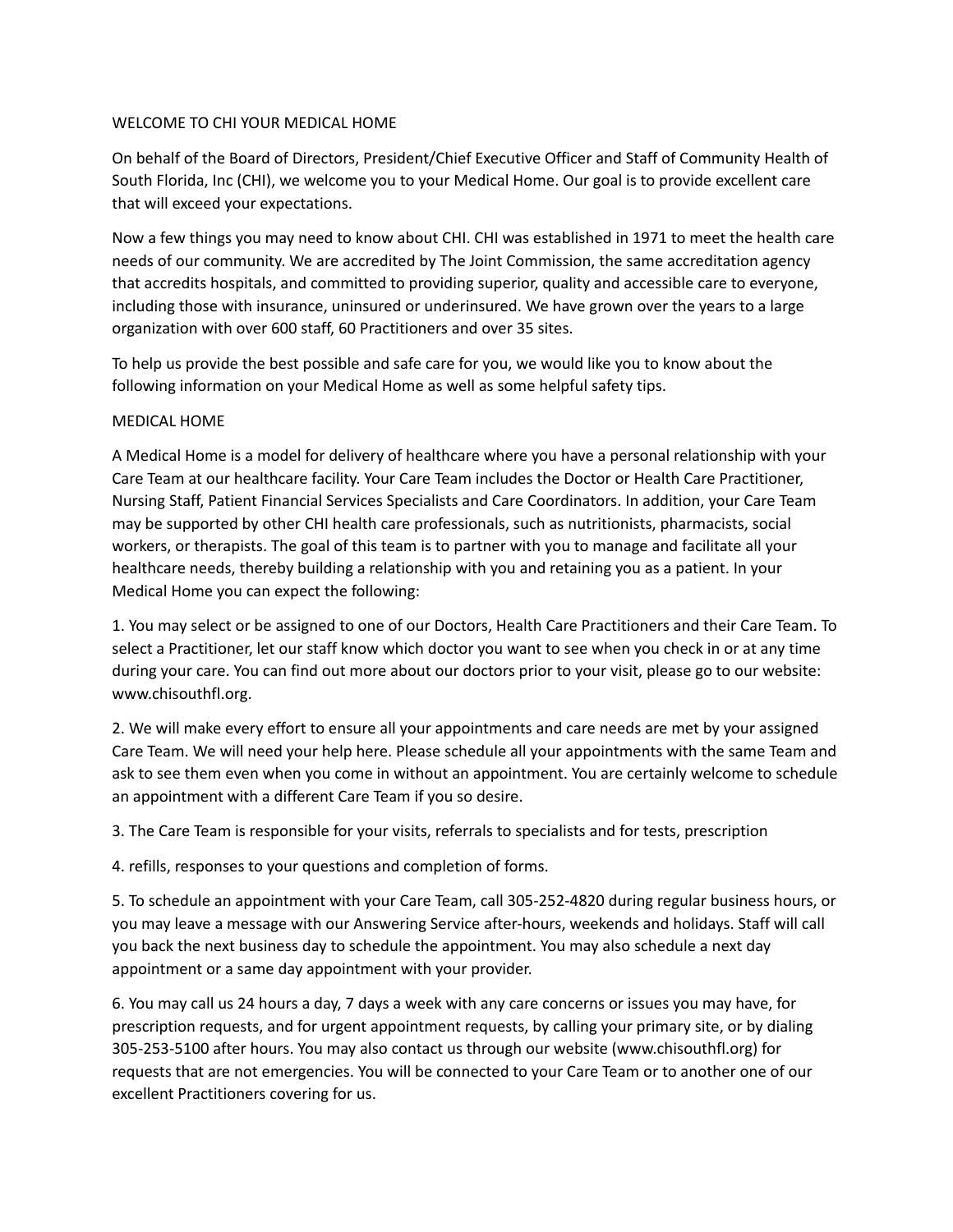7. You may have some problems or concerns that we may not be able to address in CHI. To ensure that we address all your care needs, we

may occasionally need to refer you elsewhere to see Specialists or for tests and procedures. We aim to process all routine referrals to Specialists and for procedures within 7 working days. If you do not receive any information on a referral within 2 weeks, please contact us at 305-278-6427. Urgent referrals are processed in less than 3 days. It is important to ensure that you follow up with us after all your referrals. If we have not specifically discussed your referral results with you and a plan of care for that, please do not assume that the results were normal.

8. Your Care Team will also be responsible for ordering lab tests and medication refills. Again, please do not assume results are normal unless you have discussed them with us.

9. We make every effort to engage you and your family or significant others in your care and care decisions and in the development of your treatment plan.

10. We have staff that speak multiple languages and have significant experience with different cultures. We also have access to others who can help us with professional translation services if none of us can speak or understand your language.

## SAFETY TIPS

Your health and safety are VERY IMPORTANT TO US. You, as the patient, can play a role in helping to make sure your care is safe by actively participating in your care.

We want you to feel comfortable doing all the following:

1. Ensure that our staff has your accurate phone numbers and address so that we can reach you in an emergency, for example, when you have abnormal test results that must be addressed before your next visit.

2. Make sure the doctors and nursing staff confirm your identity using two different identifiers i.e... Your name and date of birth when they meet you and prior to giving you any treatment or performing a test or procedure. You may have been a patient of ours for many years, but it is important that we confirm your identity during your visit.

3. Do not hesitate to tell a member of our staff if you think he/she has confused you with another patient.

4. Carefully read all forms and consents for procedures and make sure you understand them before signing. If you do not understand, ask your doctor or a member of our staff to explain them.

5. Expect our clinical staff to wash their hands. Feel free to ask them when the last time was, they washed their hands.

6. Please provide us with any or all information needed to help us provide the best care for you. For example, please ensure that you give us a complete and accurate personal and family history, as well as the names of any prescribed or over-the counter medications you take.

7. Ask us about your diagnosis and planned treatments or surgical procedures. If you were not given written information and you would like some, please ask.